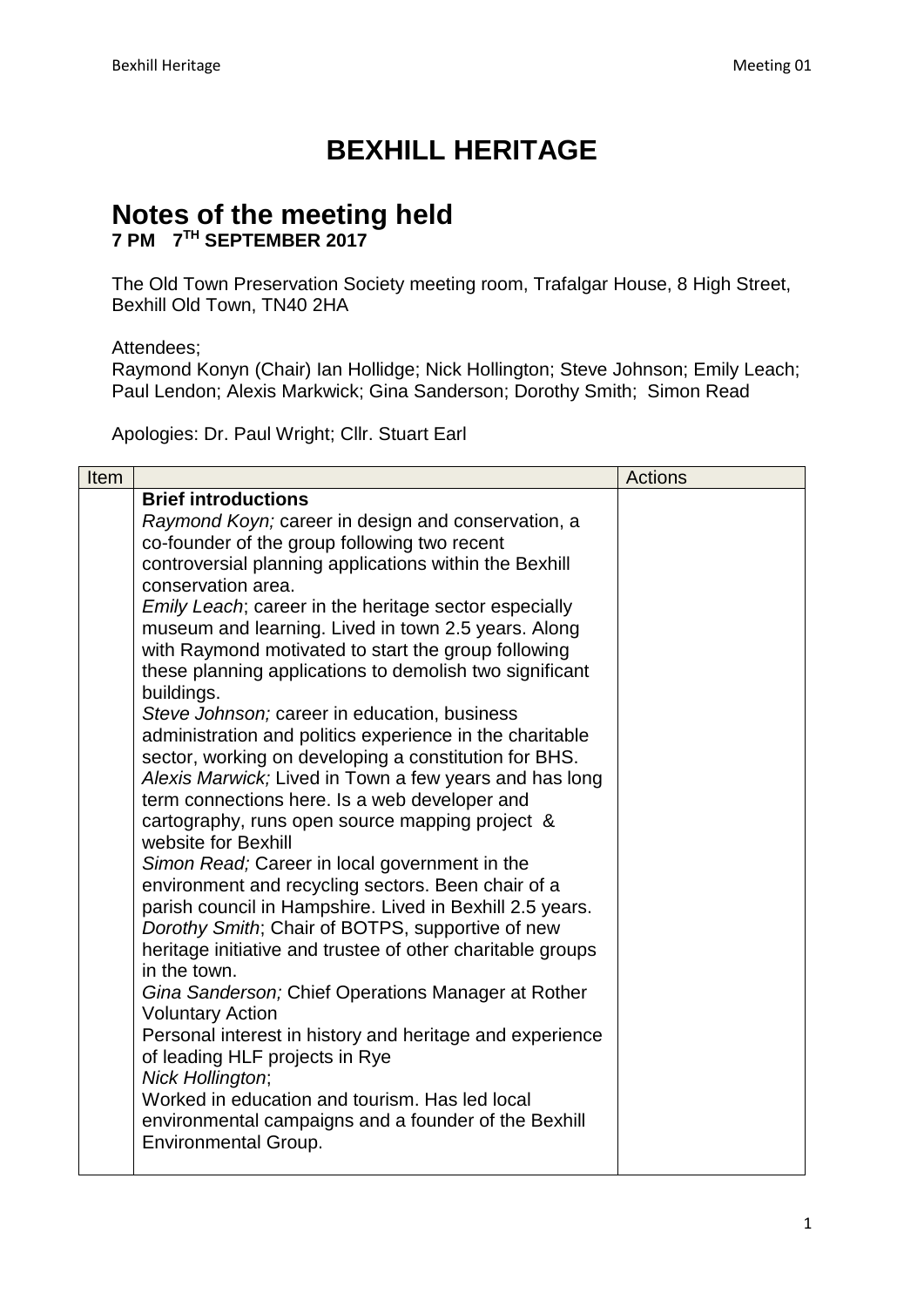| Item           |                                                                                                                                                                                                                                                                                                                                                                                                                                                                                                                                                                                                    | <b>Actions</b>                                                                                                                |
|----------------|----------------------------------------------------------------------------------------------------------------------------------------------------------------------------------------------------------------------------------------------------------------------------------------------------------------------------------------------------------------------------------------------------------------------------------------------------------------------------------------------------------------------------------------------------------------------------------------------------|-------------------------------------------------------------------------------------------------------------------------------|
|                | Paul Lendon;<br>Ex Rother councillor and Charter Trustee. Many<br>connections in the town and locality, keen to support<br>new initiatives<br>Cllr Ian Hollidge;<br>Present as a Rother District Council (RDC) cabinet<br>member and member of the Town Centre Steering<br>Group.                                                                                                                                                                                                                                                                                                                  |                                                                                                                               |
| 4              | <b>Minutes</b><br>Emily agreed to take notes of the meeting, but would be<br>unable to do so on a regular basis.                                                                                                                                                                                                                                                                                                                                                                                                                                                                                   | Volunteer needed to<br>take notes at next<br>meeting.                                                                         |
| 5              | <b>Group Name</b><br>It was agreed to adopt the name Bexhill Heritage<br>A strap line could be used to further define the group<br>and over time this could change if needed.                                                                                                                                                                                                                                                                                                                                                                                                                      | The name <b>Bexhill</b><br>Heritage to be used<br>from now onwards.<br>Ideas for the<br>strapline welcome<br>for next meeting |
| 6              | <b>Town Centre Steering Group</b><br>Feedback from an earlier meeting $-$ (morning $7th$<br>September) RK presented constitution and plans for the<br>start of the group to the Town Centre Steering Group<br>(TCSG).<br>Cllr Hollidge reported this was very well received and<br>that the TCSG would be very interested to explore<br>further ideas for collaborative projects. Ian would stay in<br>touch and come back when he had further information of<br>the kind of projects the TCSG have in mind.                                                                                       |                                                                                                                               |
| $\overline{7}$ | <b>Aims and Constitution.</b><br>SJ had previously circulated draft 6 of the constitution<br>document. The following changes and actions were<br>discussed and agreed;<br>Agreed to become a 'small charity' at this stage<br>with the aim of becoming an incorporated<br>charitable company, CIO, as soon as practical.<br>The wording of the constitution will reflect this.<br>Up to 10 trustees can be appointed, with a rolling<br>change of three trustees each year.<br>Chair can only serve two consecutive terms - but<br>can stay a board member.<br>Trustee insurance will be obtained. | SJ to update the<br>draft document and<br>finalise for<br>circulation.<br>Trustee insurance to<br>be obtained<br>by Whom      |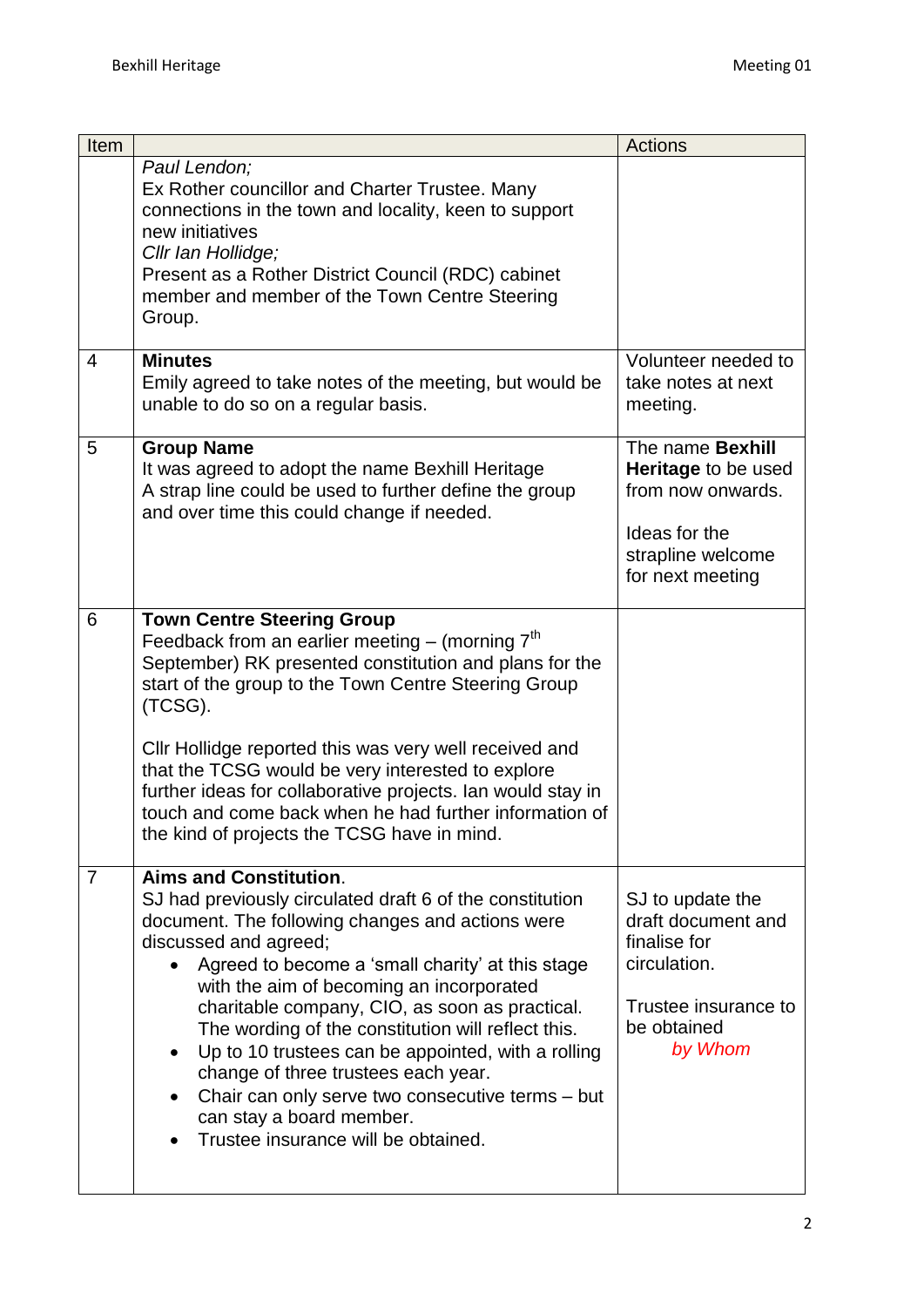| Item |                                                                                                                                                                                                                                                                                                                                                                                                                                                                                                                                                                                                                            | <b>Actions</b>                                                                               |
|------|----------------------------------------------------------------------------------------------------------------------------------------------------------------------------------------------------------------------------------------------------------------------------------------------------------------------------------------------------------------------------------------------------------------------------------------------------------------------------------------------------------------------------------------------------------------------------------------------------------------------------|----------------------------------------------------------------------------------------------|
| 8    | <b>Base and office for Bexhill Heritage</b><br>Paul Lendon in touch with Southern Railways, he<br>agreed to discuss the possibility of using the small retail<br>unit currently vacant at the station.<br>This location may not be affordable in the long term, so                                                                                                                                                                                                                                                                                                                                                         | Nick Hollington to<br>go with Paul to meet<br>Southern on the 25 <sup>th</sup><br>September. |
|      | a more permanent solution will be required for a<br>permanent office and base to meet the public and hold<br>meetings.                                                                                                                                                                                                                                                                                                                                                                                                                                                                                                     | Paul Lendon to<br>consider other<br>possibilities and<br>report back to next                 |
|      | Paul has a wealth of knowledge and connections in the<br>town, he is best placed to 'keep his ear to the ground' in<br>terms of affordable realistic spaces.<br>In the meantime BOTPS was willing to be a postal<br>address for general correspondence.                                                                                                                                                                                                                                                                                                                                                                    | and other meetings.                                                                          |
|      | A date for a public launch of the group was also<br>discussed but it was agreed that this should wait until<br>more of the building blocks are in place; constitution,<br>office base, more solid programme and committee<br>structure.                                                                                                                                                                                                                                                                                                                                                                                    |                                                                                              |
| 9    | <b>Membership</b><br>The following were agreed;<br>Membership to under (16s or 18s ? would be free<br>Renewals would be annual not as they became<br>$\bullet$<br>due, those joining 4 or 5months before end of<br>year get that 'end of year' free.<br>RVS could apply for DBS checks for trustees or<br>anyone involved in the junior branch, free to our<br>organisation.<br>An application that is Data Protection Act<br>compliant to be developed in order to allow a<br>membership and mailing list to be developed.<br>Steve Johnson agreed to take responsibility for<br>$\bullet$<br>membership on the committee | Action; Steve<br>Johnson                                                                     |
| 10   | <b>Fundraising</b><br>Immediate fund raising required for set up materials.<br>Raymond has two leads, 'Building Stronger<br>Communities' and 'Tesco Bags of Help'. Each requires<br>the constitution document to be agreed before<br>continuing.                                                                                                                                                                                                                                                                                                                                                                           | Raymond to follow<br>up Tesco Bags of<br>Help                                                |
|      | Museum may have some post cards and prints that it<br>can be bought for merchandising. EL to follow up                                                                                                                                                                                                                                                                                                                                                                                                                                                                                                                     | Emily to follow up<br>architectural post<br>cards.                                           |